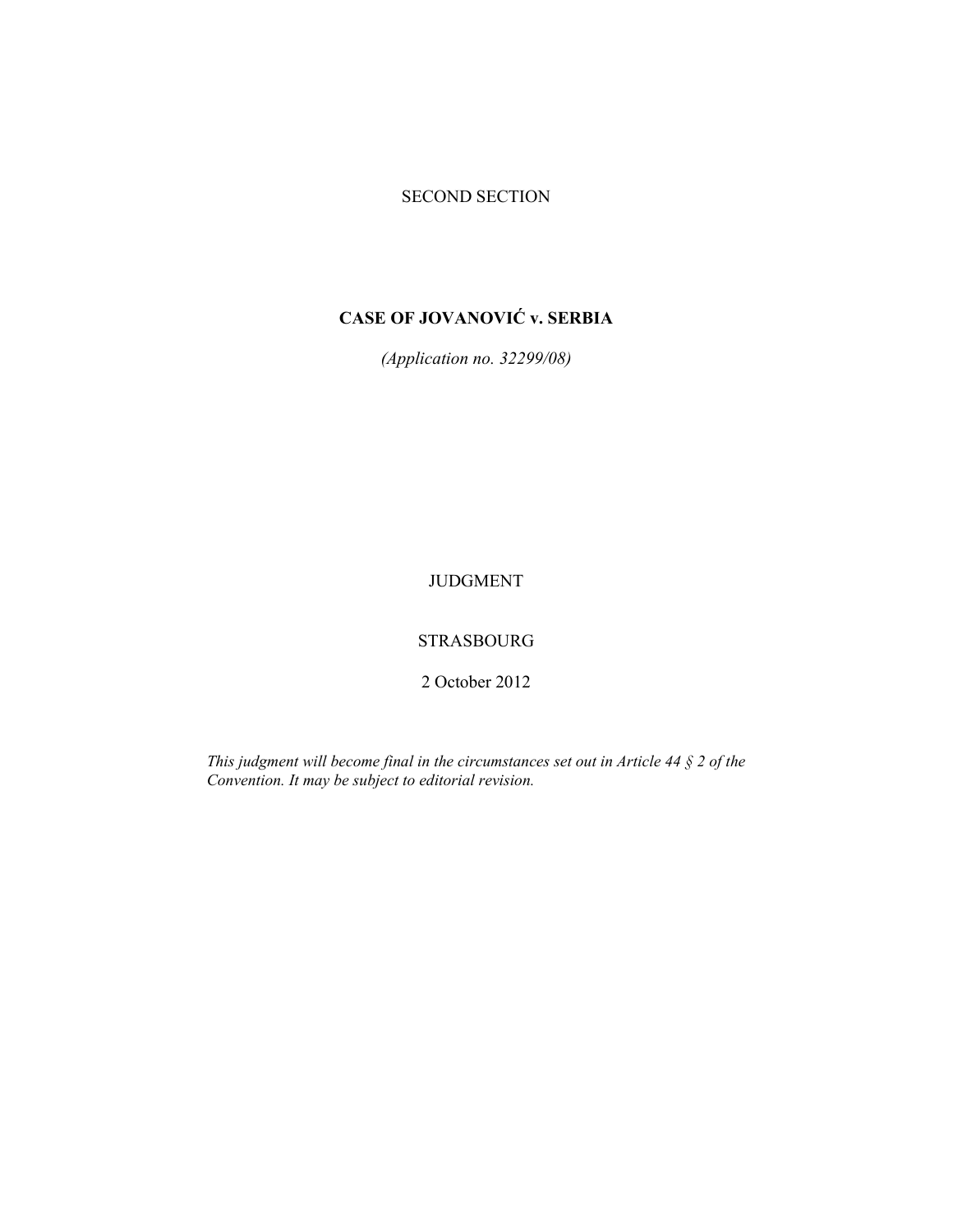**In the case of** Jovanović v. Serbia**,** 

The European Court of Human Rights (Second Section), sitting as a Chamber composed of:

 Françoise Tulkens, *President,*  Danutė Jočienė, Dragoljub Popović, Işıl Karakaş, Guido Raimondi, Paulo Pinto de Albuquerque, Helen Keller, *judges,* and Stanley Naismith, *Section Registrar,* Having deliberated in private on 11 September 2012,

Delivers the following judgment, which was adopted on that date:

### PROCEDURE

1. The case originated in an application (no. 32299/08) against the Republic of Serbia lodged with the Court under Article 34 of the Convention for the Protection of Human Rights and Fundamental Freedoms ("the Convention") by a Serbian national, Mr Vladeta Jovanović ("the applicant"), on 18 June 2008.

2. The applicant was represented by Mr V. Sojkić, a lawyer practising in Kruševac. The Government of Serbia ("the Government") were represented by their Agent, Mr S. Carić.

3. The applicant alleged, in particular, that he had been arbitrarily denied access to the Supreme Court.

4. On 3 November 2010 the application was communicated to the Government. It was also decided to rule on the admissibility and merits of the application at the same time (Article 29 § 1).

THE FACTS

#### I. THE CIRCUMSTANCES OF THE CASE

5. The applicant was born in 1944 and lives in Kruševac.

6. The facts of the case, as submitted by the parties, may be summarised as follows.

7. On 14 January 2003 the applicant's brother ("the plaintiff") filed a claim against the applicant with the Municipal Court in Kruševac (P. no. 63/2003). The claim concerned the validity of a "life-long maintenance contract" (*ugovor o doživotnom izdržavanju*) concluded between the applicant and their late mother in so far as it involved a house in which she had lived and the applicant's acquisition of the title thereto following her death. The value of the dispute (*vrednost spora*) indicated by the plaintiff was 1,000 dinars (RSD/equivalent to approximately 15 euros (EUR)).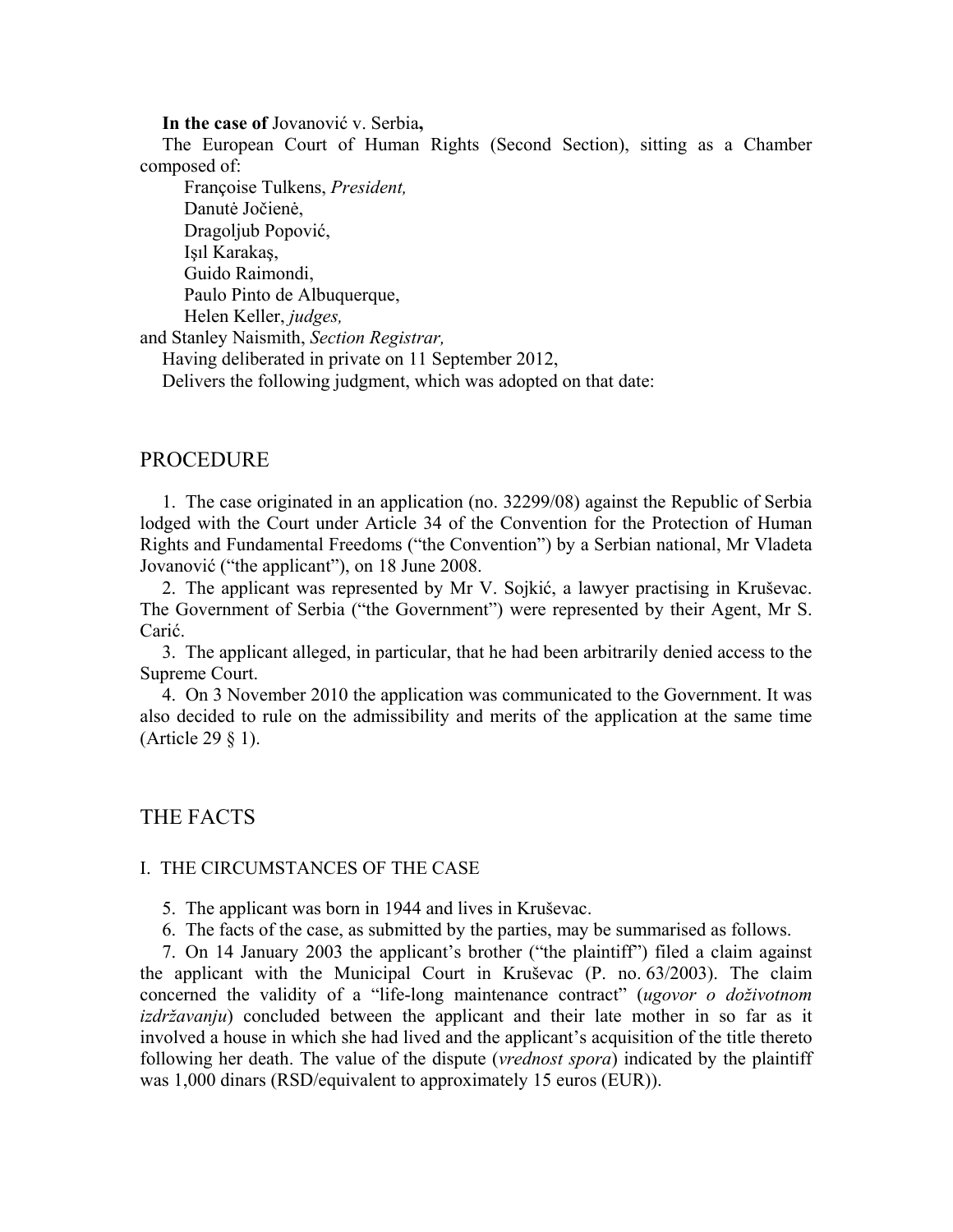8. On 19 February 2003 the applicant informed the court in one sentence that he contested the plaintiff's allegations and claim. He further stated that, in view of the main hearing scheduled for 27 February, he intended to lodge a comprehensive written pleading soon.

9. On 27 February 2003 the court formally stayed the proceedings (*doneo rešenje o mirovanju*) until 27 June 2003 as no one attended the hearing.

10. On 23 June 2003 the plaintiff requested the continuation of the proceedings.

11. The three following hearings, scheduled between September and November 2003, were adjourned due to problems with having the parties properly summoned or their own requests for adjournment.

12. On 8 January 2004 the court held a brief hearing. The plaintiff reaffirmed his claim, stating that he would provide further evidence after the applicant had submitted his response to the claim (*odgovor na tužbu*). The applicant requested the court to discontinue the proceedings pending the outcome of another case. The court ordered the applicant to submit his response to the claim and adjourned the hearing indefinitely.

13. In his written response of 14 January 2004, the applicant from the outset requested the court to determine a realistic value of the dispute.

14. On 12 February 2004 the court formally discontinued the proceedings (*doneo rešenje o prekidu postupka*) and requested the plaintiff to pay the court stamp duty (*sudska taksa*) calculated on the basis of the value of the dispute as initially specified by the plaintiff.

15. On 4 July 2006, at the outset of the first hearing held in the resumed proceedings, the Municipal Court formally established that the actual value of the dispute was RSD 600,000 (equivalent to approximately EUR 6,700). It further ordered the plaintiff to pay additional stamp duty, corresponding to the difference between the initially specified value of the dispute and that decided on by the court.

16. On 5 December 2006 the Municipal Court ruled in favour of the plaintiff, declaring the impugned contract partially void. In so doing, it reaffirmed that the value of the dispute was RSD 600,000.

17. On 27 March 2007 the District Court in Kruševac upheld this judgment on appeal, noting that the value of the dispute was RSD 600,000.

18. On 22 May 2007 the applicant filed an appeal on points of law (*izjavio reviziju*).

19. On 5 September 2007 the Supreme Court rejected this appeal. It found that the applicant was not entitled to lodge an appeal on points of law given that the value of the dispute in question, as specified in the claim of 14 January 2003, was RSD 1,000 and, as such, well below the applicable statutory threshold of RSD 300,000. The Supreme Court also noted, without any further explanation, that the determination of the value of the dispute on 4 July 2006 by the Municipal Court had been carried out in breach of Article 40 of the Civil Procedure Act.

20. The applicant was served with the Supreme Court's decision on 27 December 2007.

21. In the meantime, on 23 November 2007, the Municipal Court ordered the applicant to pay court fees calculated on the basis of the value of the dispute set at RSD 600,000.

22. The applicant has not yet paid this amount.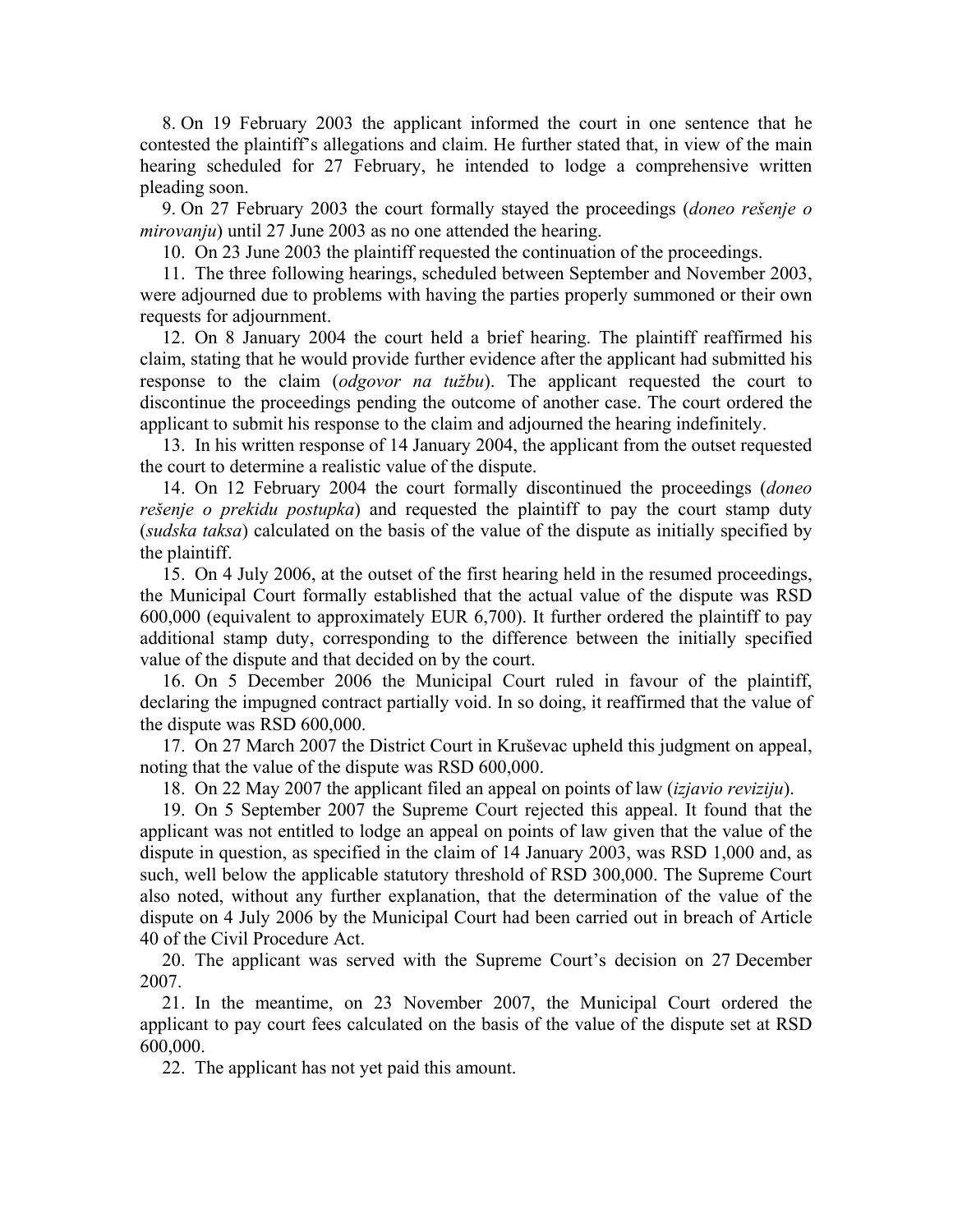### II. RELEVANT DOMESTIC LAW AND PRACTICE

### **A. The Civil Procedure Act 1977 (***Zakon o parničnom postupku;* **published in the Official Gazette of the Socialist Federal Republic of Yugoslavia - OG SFRY nos. 4/77, 36/77, 6/80, 36/80, 43/82, 72/82, 69/82, 58/84, 74/87, 57/89, 20/90, 27/90, 35/91 and the Official Gazette of the Federal Republic of Yugoslavia - OG FRY - nos. 27/92, 31/93, 24/94 and 12/98)**

23. Articles 35-40 provide general rules as regards the means of establishing the value of a civil dispute. Article 40 § 2 provides that, in cases not relating to pecuniary requests, the relevant value of the dispute shall be the one indicated by the plaintiff in his claim. However, Article 40 § 3 provides that when the value of the dispute specified by the plaintiff appears to be "obviously too high or too low", and thus might affect, *inter alia*, the availability of an appeal on points of law, the court of first instance shall itself assess the accuracy of the specified value. This must be done speedily and in an adequate manner, at the preliminary hearing (*pripremno ročište*) at the latest, or, if one is not held, at the main oral hearing (*glavna rasprava*) before the examination of the merits.

24. Articles 227-320 prescribe the rules on the preparation for and the holding of the main hearing. In particular, Article 284 § 2 provides that a preliminary hearing shall not be scheduled when the civil proceedings at first instance are to be conducted by a single judge. Article 297 § 5 states, *inter alia*, that when a party objects on a certain issue, submits a motion or undertakes other procedural action in the proceedings before the respondent has begun contesting the subject-matter of the dispute, the respondent as a party may undertake such procedural steps before he has concluded his response to the claim.

25. Article 382 § 3 provides that an appeal on points of law (*revizija*) is "not admissible" in cases not relating to pecuniary requests where the value of the dispute, as indicated by the plaintiff in his claim, does "not exceed 15,000 ... dinars".

26. In accordance with Articles 383 and 394-397, *inter alia*, the Supreme Court shall, should it accept an appeal on points of law lodged by one of the parties concerned, have the power to overturn the impugned judgment or quash it and order a retrial before the lower courts. Lastly, Article 392 provides, *inter alia*, that the Supreme Court shall reject any and all appeals on points of law which it deems inadmissible.

### **B. The amendments to the above legislation of 2002 (published in OG FRY no. 3/02)**

27. Article 16 § 3, *inter alia*, increased the minimum requirement for an appeal on points of law from 15,000 new dinars to 300,000 new dinars.

### **C. The Civil Procedure Act 2004 (***Zakon o parničnom postupku;* **published in the Official Gazette of the Republic of Serbia, no. 125/04)**

28. The Civil Procedure Act 2004 entered into force on 23 February 2005, thereby repealing the Civil Procedure Act 1977. Article 491 § 4 of the former, however, provides that in all cases which were brought before that date the applicable legislation, as regards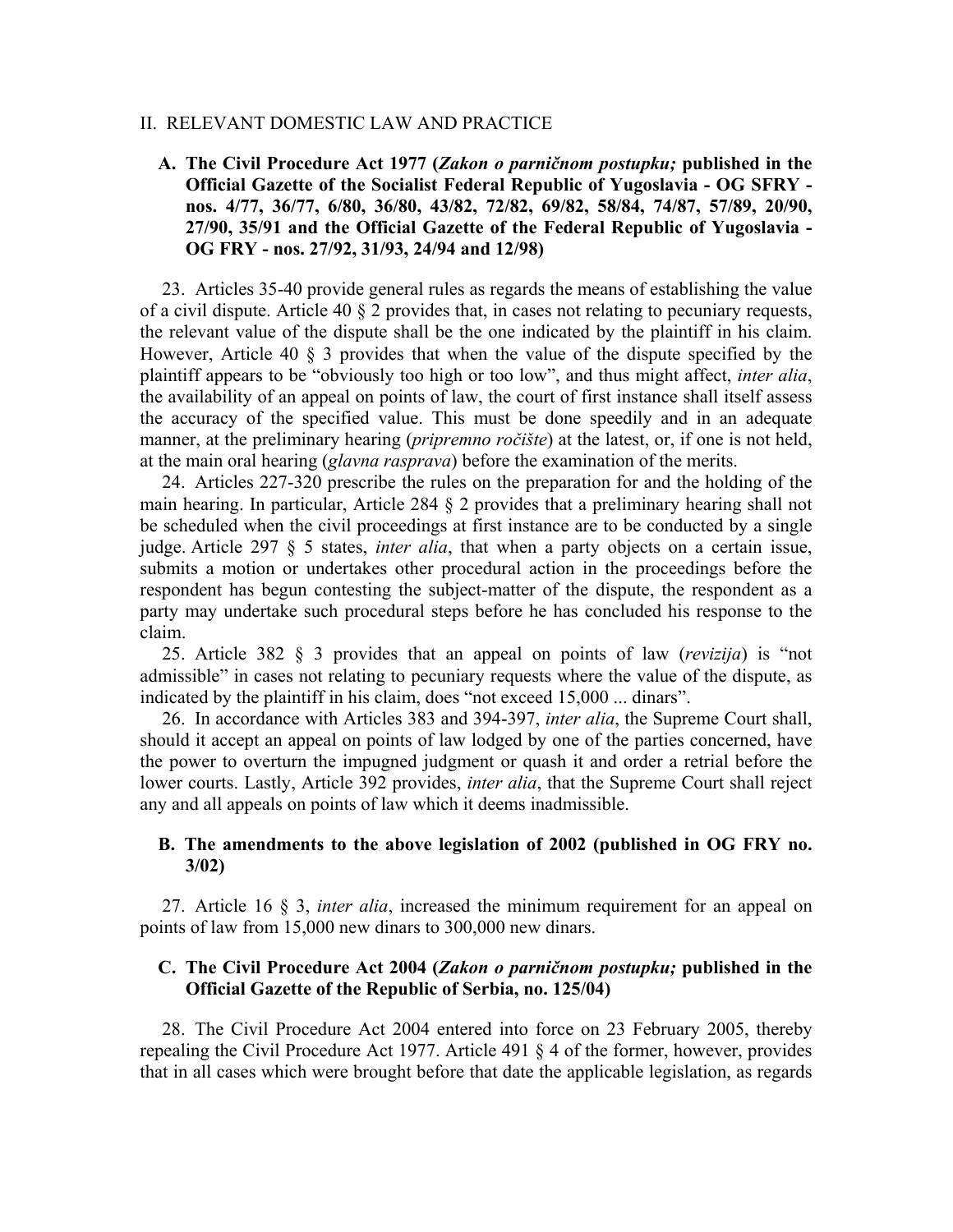an appeal on points of law, shall be the legislation which was in force prior to 23 February 2005.

29. Article 422 § 10 further provides that a case may be reopened if the European Court of Human Rights has in the meantime rendered a judgment in respect of Serbia concerning the same or a similar legal issue.

### **D. Conclusions adopted at the Consultations of the Civil and Civil-Commercial Divisions of the Federal Court, the Supreme Courts and the Supreme Military Courts on 10 and 11 June 1981 with regard to the application of the Civil Procedure Act 1977**

30. If a claim does not contain a pecuniary request (Article 40 § 2), the value of the dispute concerning the contested part of the appellate decision relevant for the assessment of the right to appeal on points of law shall be the one indicated by the plaintiff in his or her civil claim, or the one established by the court, speedily and in an adequate manner, at the preliminary hearing at the latest, or, if one was not held, during the course of the main oral hearing before the examination of the merits (Article 40 § 3), hence, before the plaintiff had started arguing his claim (Article 297 § 1).

31. In this regard, if the court omitted to assess the value of the dispute, and if the respondent failed to submit an objection thereto at the preliminary hearing, or, if one was not held, at the first hearing of the main oral hearing before his response to the claim had been concluded (Article 297 § 5), both the courts and the parties are thereafter precluded from discussing the value of the dispute.

### THE LAW

### I. ALLEGED VIOLATION OF ARTICLE 6 OF THE CONVENTION CONCERNING THE APPLICANT'S ACCESS TO THE SUPREME COURT

32. The applicant relied on Articles 1, 6 § 1, 13 and 17 of the Convention, as well as Article 1 of Protocol No. 1. In substance he complained that the Supreme Court had arbitrarily refused to consider his appeal when he had the right to use this remedy.

33. Being the master of the characterisation to be given in law to the facts of any case before it, the Court considers that the above complaint falls to be examined under Articles 6 § 1 of the Convention only (see *Akdeniz v. Turkey*, no. 25165/94, § 88, 31 May 2005, and *Dobrić v. Serbia*, nos. 2611/07 and 15276/07, § 25, 21 June 2011). This provision, in its relevant part, reads as follows:

"In the determination of his civil rights and obligations ... everyone is entitled to a ... hearing ... by [a] ... tribunal established by law ..."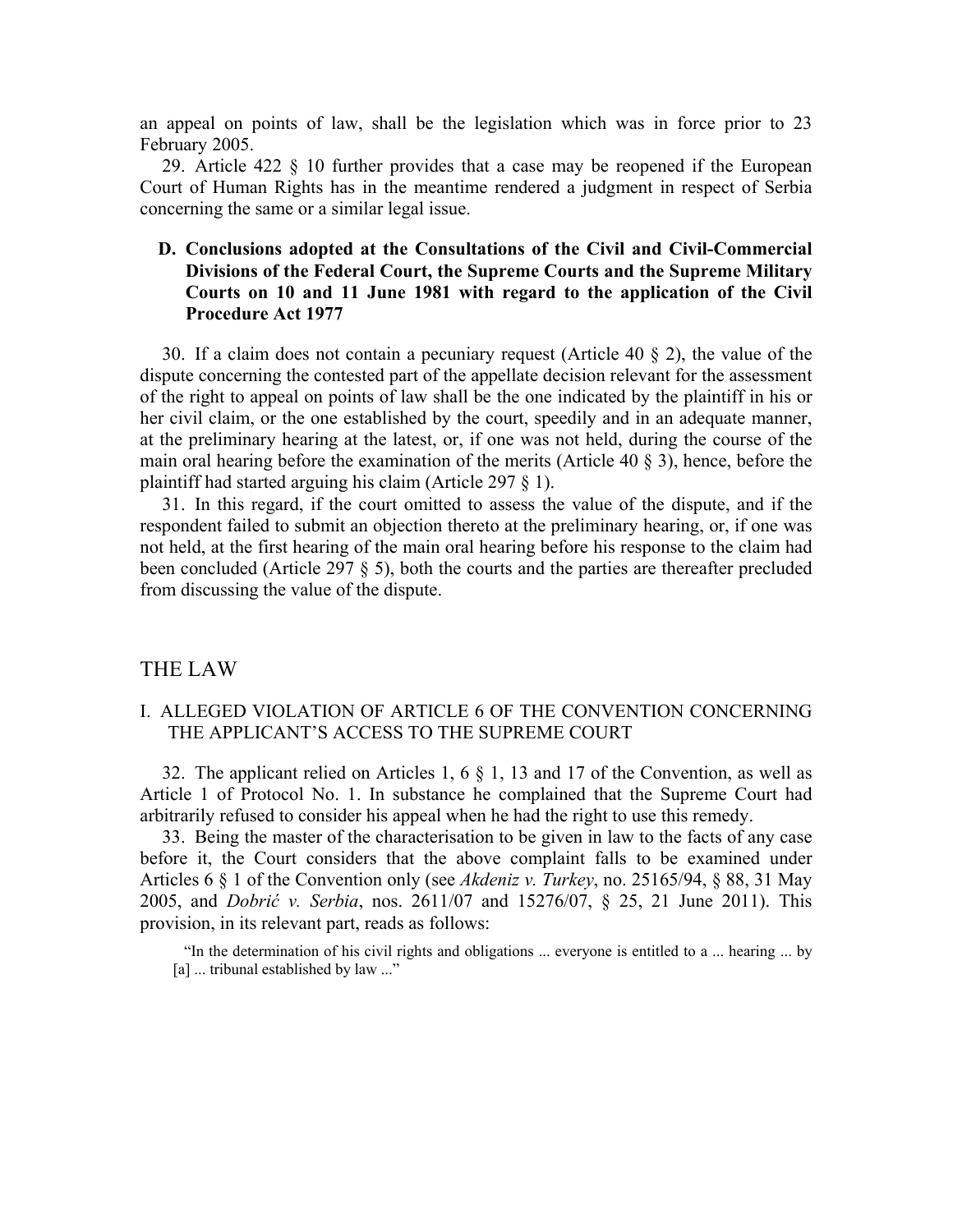### **A. Admissibility**

### *1. Compatibility* ratione temporis

34. In the Court's view, although the Government have not raised an objection as to the Court's competence *ratione temporis*, this issue nevertheless calls for its consideration (see, *mutatis mutandis*, *Blečić v. Croatia* [GC], no. 59532/00, § 67, ECHR 2006-III).

35. The Court observes that, in accordance with the generally accepted principles of international law, a Contracting Party is only bound by the Convention in respect of events occurring after its entry into force. It further notes that Serbia ratified the Convention on 3 March 2004 and that some of the events referred to in the application in the present case had indeed taken place before that date. The Court shall therefore have jurisdiction *ratione temporis* to examine the applicant's complaint in so far as it concerns events as of 3 March 2004. It shall nevertheless, for reasons of context and whilst examining the applicant's complaint as a whole, also take into account any and all relevant events prior to that date (see, *mutatis mutandis*, *Salontaji-Drobnjak v. Serbia*, no. 36500/05, § 110, 13 October 2009).

### *2. The six-month time-limit*

36. The Government argued that the decision of the District Court of 27 March 2007 was the final decision for the purposes of Article 35 § 1 of the Convention. In any event, the application had to be considered to have been lodged out of time whether the Court took the decision of 27 March 2007 or that of 5 September 2007 to be the final one: the date of introduction should not be the date on the application (16 June 2008) or the date that the Court considered as relevant (18 June 2008), but rather the date when the application was received by the Court (14 July 2008).

37. The applicant contested the Government's argument, submitting a post office receipt dated 18 June 2008.

38. The Court observes that the alleged violation in the present case concerns precisely the manner in which the Supreme Court decided on the admissibility of the appeal on points of law. The final decision for the purposes of Article  $35 \tbinom{8}{1}$  was therefore adopted on 5 September 2007 and was served on the applicant on 27 December 2007.

39. In accordance with the established practice of the Convention organs, the Court normally considers the date of the introduction of an application to be the date of the first communication indicating an intention to lodge an application and giving some indication as to the nature of the application. Such first communication will interrupt the running of the six-month period. In the absence of explanations of an interval, of at least several days, between the date on which the initial submission was written and the date on which it was posted, the latter is to be considered the date of introduction of an application (see *Arslan v. Turkey* (dec.), no. 36747/02, decision of 21 November 2002, ECHR 2002-X (extracts) and *Růžičková v. the Czech Republic* (dec.), no. 15630/05, 16 September 2008), and not the date stamp indicating the application's receipt by the Court (*Kipritçi v. Turkey*, no. 14294/04, § 18, 3 June 2008).

40. The Court notes that the present application was dated 16 June 2007 and was posted on 18 June 2007, as confirmed by the certified date of dispatch on the envelope. In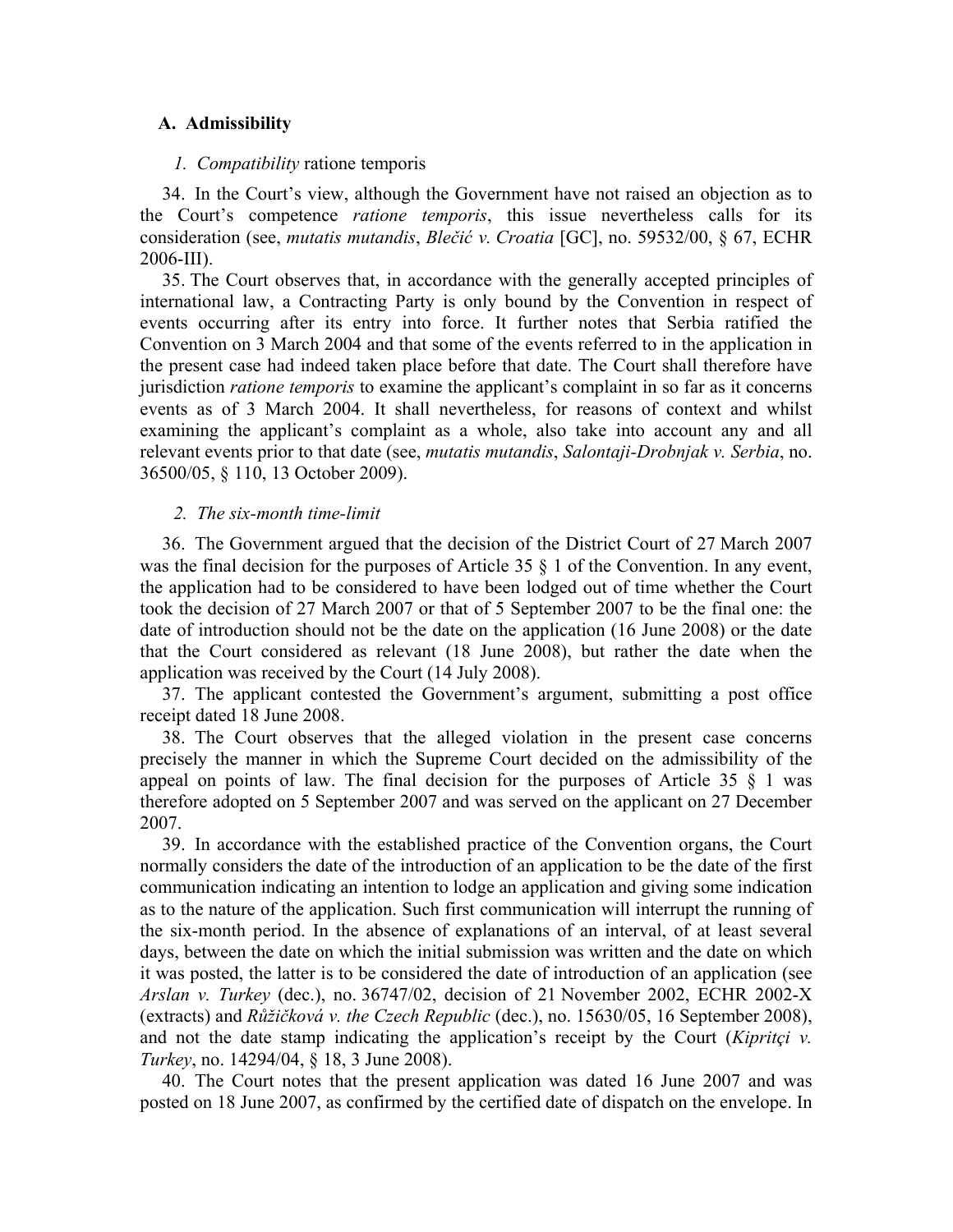the absence of any explanation for an interval of more than one day between the date on which the application form was drafted and the date on which it was posted, the latter date is to be regarded as the date of introduction of the application.

41. Accordingly, given that the six-month time-limit started to run on 28 December 2007, that is the day after the date of the receipt of the Supreme Court's decision by the applicant (see paragraph 20 above; see also *Worm v. Austria*, no. 22714/93, 29 August 1997, § 33, *Reports* 1997-V), whereas he lodged his application on 18 June 2007, the Government's objection must be dismissed.

#### *3. Conclusion*

42. The Court notes that this complaint is not manifestly ill-founded within the meaning of Article 35  $\S$  3 (a) of the Convention. It further notes that it is not inadmissible on any other grounds. It must therefore be declared admissible.

#### **B. Merits**

#### *1. The parties' submissions*

43. The Government endorsed the Supreme Court's decision. They argued that the applicant had failed to challenge the value of the dispute in a timely manner: he had done so in his submission on 14 February 2004, thus, after the preliminary hearing of 8 January 2004. Even the determination of the value of the dispute by the lower court had not been in accordance with the Civil Procedure Act, as the court had done so too late. As to the order to pay court fees calculated on the basis of that value, the applicant could request reimbursement of the difference between the court fees that he had been ordered to pay and the fees that corresponded to the value of the dispute recognised by the Supreme Court. Therefore, the State cannot be held responsible for the failure of the applicant's lawyer to challenge the value of the dispute in time or to request the return of the court fees paid (referring to *Capuano v. Italy*, 25 June 1987, § 28, Series A no. 119, and *Cardarelli v. Italy*, 27 February 1992, § 17, Series A no. 229-G).

44. The applicant reaffirmed his complaint.

#### *2. The Court's assessment*

45. It is noted from the outset that the applicant's action concerned his alleged real estate entitlement and that his complaint, therefore, clearly falls within the scope of Article 6 (see, *mutatis mutandis*, *Zander v. Sweden*, 25 November 1993, § 27, Series A no. 279-B).

46. The Court reiterates that although Article 6 of the Convention does not compel the Contracting States to set up courts of appeal or of cassation (see, among other authorities, *Delcourt v. Belgium*, 17 January 1970, §§ 25-26, Series A no. 11), where such courts exist the guarantees contained in Article 6 must be complied with, *inter alia,* by ensuring effective access to the courts. Nevertheless, the "right to a court", of which the right of access is one aspect, is not absolute; it is subject to limitations permitted by implication, in particular where the conditions of admissibility of an appeal are concerned since by its very nature it calls for regulation by the State, which enjoys a certain margin of appreciation in this regard (see, for example, *García Manibardo v. Spain*, no. 38695/97, §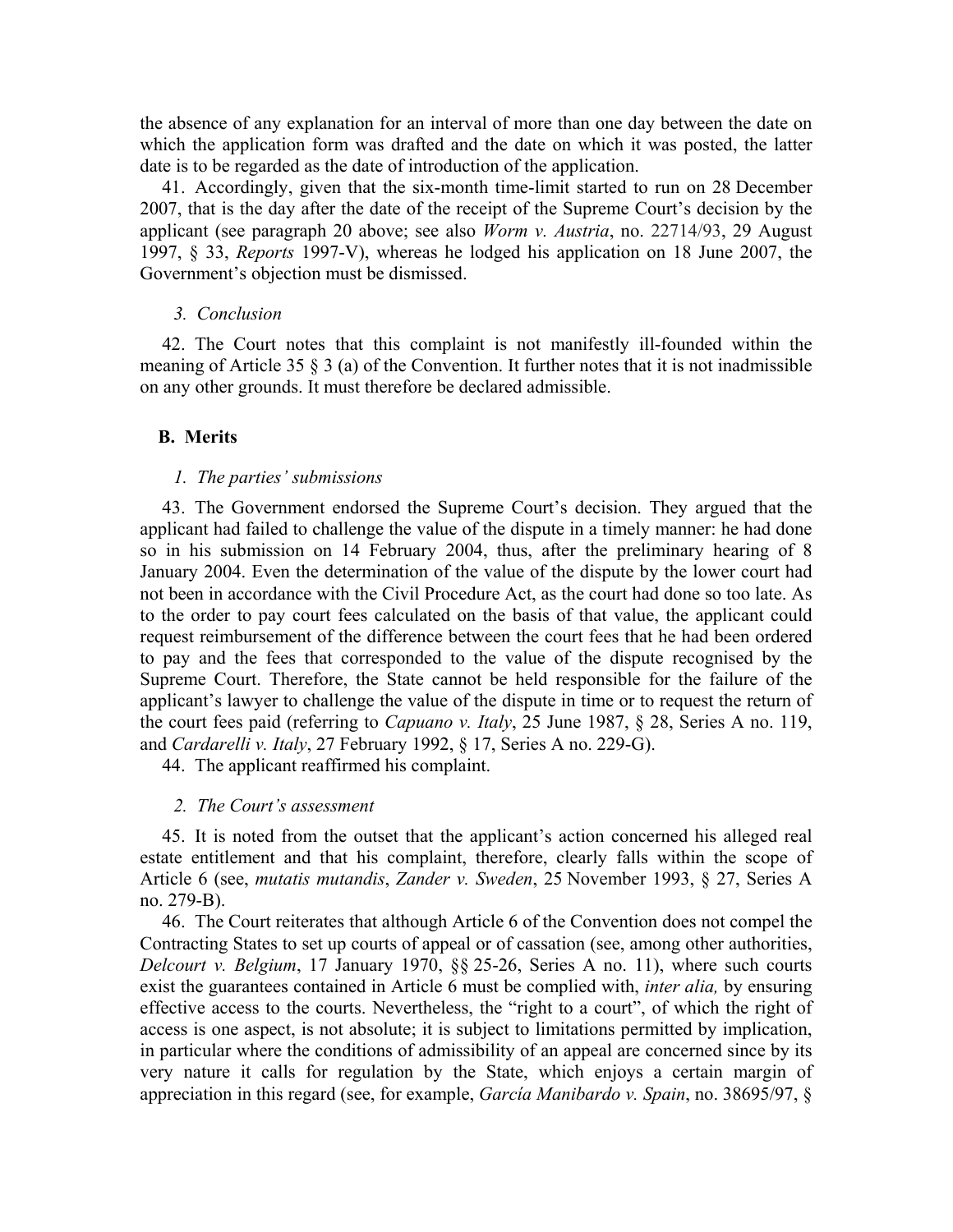36, ECHR 2000-II, and *Mortier v. France*, no. 42195/98, § 33, 31 July 2001). However, these limitations must not restrict or reduce a person's access in such a way or to such an extent that the very essence of the right is impaired; specifically, such limitations will only be compatible with Article 6  $\S$  1 if they pursue a legitimate aim and there is a proportionality between the means employed and the aim pursued (see *Guérin v. France*, 29 July 1998, § 37, *Reports* 1998-V). There is no violation of Article 6 § 1 where an applicant is refused access to a court of cassation due to his own procedural mistake (see *Brualla Gómez de la Torre v. Spain*, 19 December 1997, § 31, *Reports* 1997-VIII, and the *Edificaciones March Gallego S.A. v. Spain*, 19 February 1998, § 33, *Reports* 1998-I; and, contrast, *Dimova v. Bulgaria*, no. 31806/96, §§ 53 and 58, Commission's report of 21 October 1998).

47. In the present case, the Supreme Court barred the applicant's access to the review proceedings, finding, without further clarification, that the assessment of the value of the dispute (RSD 600,000) by the Municipal Court on 4 July 2006 had been carried out in breach of Article 40 of the Civil Procedure Act 1977, while the value as specified in the plaintiff's original claim (RSD 1,000) had been below the applicable statutory threshold (RSD 300,000). This clearly amounts to an interference with the applicant's right of access to a court.

48. As regards the legitimate aim thereof, the statutory threshold for appeals to the Supreme Court is a legitimate and reasonable procedural requirement having regard to the very essence of the Supreme Court's role to deal only with matters of the requisite significance (see *Dobrić*, cited above, § 54). Therefore, it remains to be established whether the interference with the applicant's access to the Supreme Court was disproportionate or not (see, for example, *Garzičić v. Montenegro*, no. 17931/07, § 33, 21 September 2010).

49. In this respect, the Court observes that a preliminary hearing does not appear to have been held (see paragraph 12; see also paragraph 24 above, Article 284 § 2). As regards the applicant's alleged procedural mistakes, it was the plaintiff and not the applicant who had set the unrealistic value of the dispute, which the applicant apparently challenged before he had concluded his own response to the claim (see paragraphs 12, 13, 24 (Article 297 § 5) and 31 above; also, compare and contrast to *Dobrić,* cited above, §§ 19 and 54). It further transpires that the Municipal Court, arguably before it had genuinely opened a discussion of the subject matter at the main hearing of these unorthodox proceedings, had complied with its obligation to establish the proper value of the dispute (approximately 6,700 euros) instead of the clearly inadequate amount specified by the plaintiff in his claim (approximately 15 euros). The Municipal Court thus issued a formal decision (*rešenje*) on the newly assessed value of the dispute (compare and contrast to *Dobrić,* cited above, § 54) and, furthermore, ordered the plaintiff to pay additional court stamp duty in this respect (compare and contrast to *Garzičić*, cited above, *ibid*.). The value of the dispute, which was above the threshold required for the lodging of an appeal on points of law, was clearly and repeatedly stated in the lower courts' judgments. The applicant was therefore entitled to believe that an appeal on points of law would be available to him in due course and if needed.

50. It is, of course, primarily for the national authorities, notably the courts, to resolve problems of interpretation of domestic legislation. The Court's role is not, save in the event of evident arbitrariness, to question it (see, among many authorities, *Nejdet Şahin*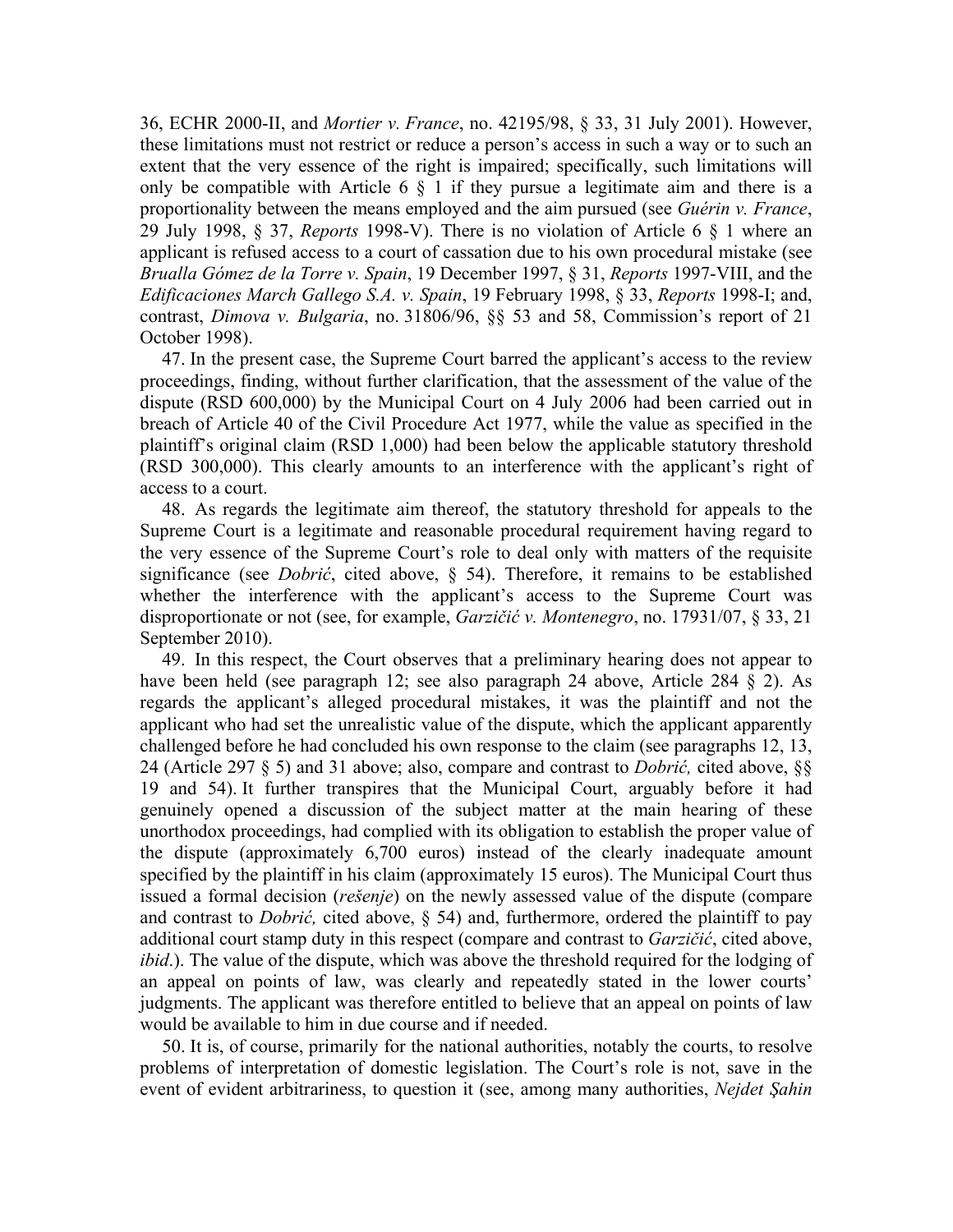*and Perihan Şahin v. Turkey* [GC], no. 13279/05, §§ 49-50, 20 October 2011; see also paragraph 26 above), but to verify whether the effects of such interpretation are compatible with the Convention (see *Kuchoglu v. Bulgaria*, no. 48191/99, § 50, 10 May 2007). The authorities should respect and apply domestic legislation in a foreseeable and consistent manner and the prescribed elements should be sufficiently developed and transparent in practice in order to provide legal and procedural certainty (see, *mutatis mutandis*, *Nejdet Şahin and Perihan Şahin,* cited above, §§ 56-57). The Court considers that these requirements applied to the present case, particularly in view of the legal complexity of the issue in question, calling for more transparency than a mere dismissal of the applicant's appeal on points of law by the Supreme Court without any further clarification of why it found the Municipal Court's conduct to be unlawful (compare and contrast to *Dobrić,* cited above, §§ 12 and 54*,* where the Supreme Court had adopted a sufficiently reasoned decision). Therefore, even assuming that the refusal of the applicant's access to the Supreme Court was in accordance with the relevant domestic law and having accepted its legitimate aim, the Court considers that the applicant's loss, in an unforeseeable and non-transparent manner, of the possibility of using a remedy which he had reasonably believed to be available, amounted to a disproportionate hindrance given that the applicant had not contributed to this situation in any respect.

51. There has accordingly been a violation of Article 6  $\S$  1 of the Convention, it being understood that it is not this Court's task to determine what the actual outcome of the applicant's appeal on points of law would have been had the Supreme Court accepted to consider it on its merits (see, *mutatis mutandis*, *Vasilescu v. Romania*, 22 May 1998, § 39, *Reports* 1998-III).

### II. OTHER ALLEGED VIOLATIONS

52. The applicant re-stated the above complaint under Article 13 of the Convention. He further complained about the fairness and the outcome of the civil dispute, relying on Articles 1 and 6 § 1 of the Convention, as well as Article 1 of Protocol No. 1.

53. Having regard to its findings above (see paragraph 50 above) and given that Article 6 § 1 is to be considered as constituting a *lex specialis* in relation to Article 13 (see, for example, *Sukhorubchenko v. Russia*, no. 69315/01, § 60, 10 February 2005, and *Jalloh v. Germany* (dec.), no. 54810/00, 26 October 2004), the Court considers that it is not necessary to examine separately the admissibility or the merits of the applicant's identical complaint made under Article 13 of the Convention (see, *mutatis mutandis*, *Milanović v. Serbia*, no. 44614/07, § 103, 14 December 2010).

54. As regards the complaint under Article 6  $\&$  1, the Court reiterates that it is not its function to deal with errors of fact or law allegedly committed by the national courts (see *García Ruiz v. Spain* [GC], no. 30544/96, § 28, ECHR 1999-I; and *Cornelis v. the Netherlands* (dec.), no. 994/03, ECHR 2004-V (extracts)), as it is not a court of appeal – or, as is sometimes said, a "fourth instance" (see, among many other authorities, *Melnychuk v. Ukraine* (dec.), no. 28743/03, ECHR 2005-IX). Further, there is no evidence in the case file to suggest that the applicant suffered a violation of any other of the procedural rights guaranteed under Article 6. Therefore, this complaint must be declared inadmissible as manifestly ill-founded in accordance with Article 35 §§ 3 and 4 of the Convention.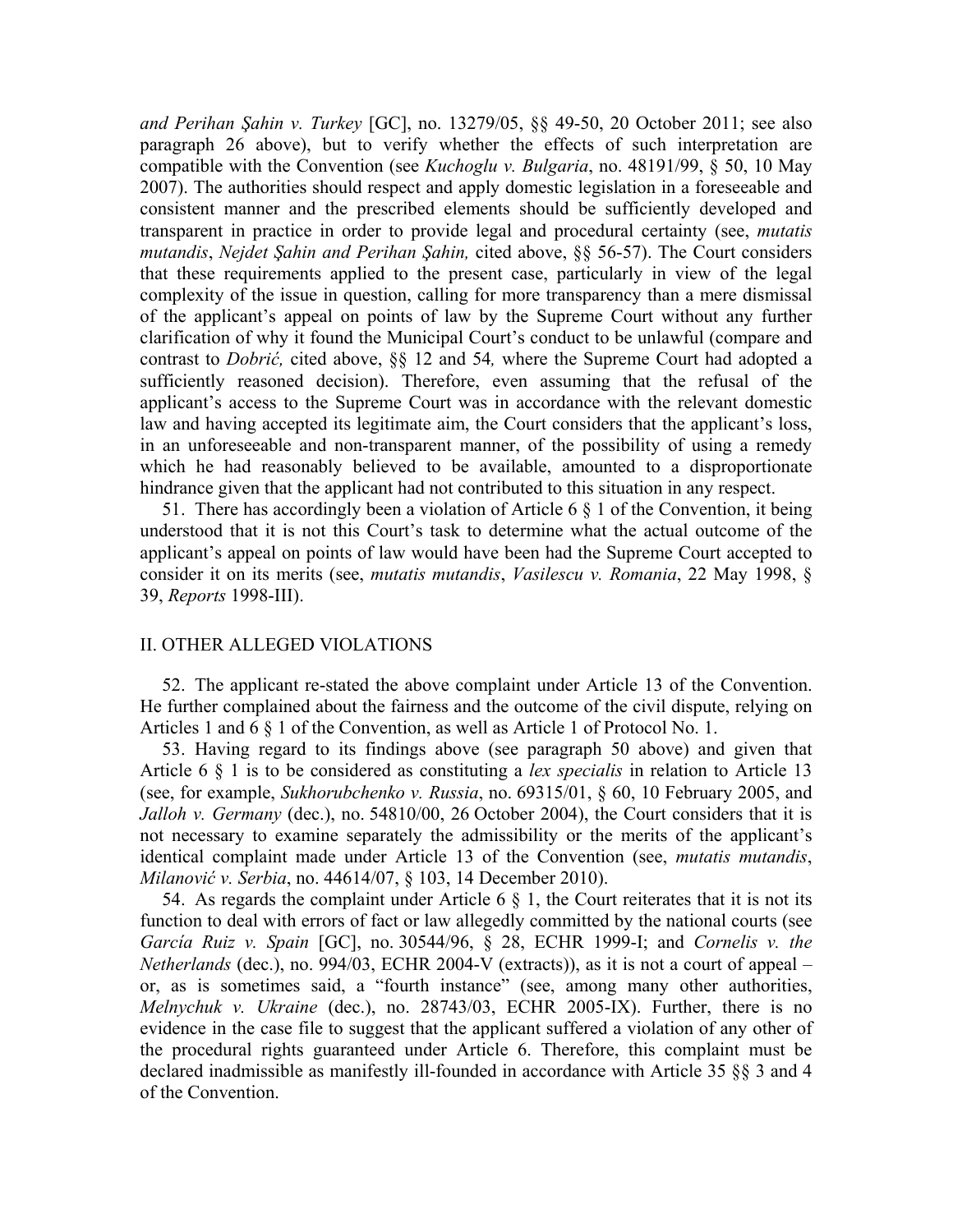55. The Court finally observes that Article 1 of Protocol No. 1 does not concern the regulation of civil law rights between parties under private law. In the instant case, therefore, the courts' decisions cannot be seen as an unjustified State interference with the property rights of the losing party. Indeed, it is the very function of the courts to determine such disputes, the regulation of which falls within the remit of domestic law and outside the scope of the Convention (see, *mutatis mutandis*, *Kuchar and Stis v. Czech Republic* (dec.), no. 37527/97, 21 October 1998; see also *Garzičić*, cited above, § 37). Therefore, this complaint is incompatible *ratione materiae* with the provisions of the Convention within the meaning of Article 35 § 3 and must be rejected in accordance with Article 35 § 4 thereof.

#### III. APPLICATION OF ARTICLE 41 OF THE CONVENTION

#### 56. Article 41 of the Convention provides:

"If the Court finds that there has been a violation of the Convention or the Protocols thereto, and if the internal law of the High Contracting Party concerned allows only partial reparation to be made, the Court shall, if necessary, afford just satisfaction to the injured party."

#### **A. Damage**

57. The applicant claimed EUR 21,689.5 euros (EUR) in respect of pecuniary damage, which corresponds to half of the value of the flat in dispute. He further submitted that he had suffered from mental anguish, but made no specific request for compensation in this regard.

58. The Government contested the applicant's claim as excessive and unsubstantiated.

59. The Court's task is not to speculate about the actual outcome of the applicant's appeal on points of law or any pecuniary damage he may have sustained in that connection. The Court reiterates that the most appropriate form of redress for a violation of Article 6 § 1 would be to ensure that the applicant, as far as possible, is put in the position in which he would have been had this provision not been disregarded. Consequently, it considers that the most appropriate form of redress would be to reconsider the applicant's appeal on points of law in accordance with the requirements of Article 6 § 1 of the Convention, should the applicant so request (see, paragraph 29 above, and, *mutatis mutandis, Gençel v. Turkey*, no. 53431/99, § 27, 23 October 2003).

60. Given that the applicant did not submit a claim for non-pecuniary damage, the Court considers that there is no call to award him any sum on that account.

### **B. Costs and expenses**

61. The applicant also claimed EUR 1,647 in respect of the court stamp duty and court fees incurred before the first- and second-instance national courts. He also claimed EUR 1,050 for costs and expenses incurred before the Court.

62. The Government contested these claims as excessive.

63. In view of the above considerations (see paragraph 59 above), the Court rejects the claim for costs and expenses in the domestic proceedings. As regards to the second claim, according to the Court's case-law, an applicant is entitled to the reimbursement of